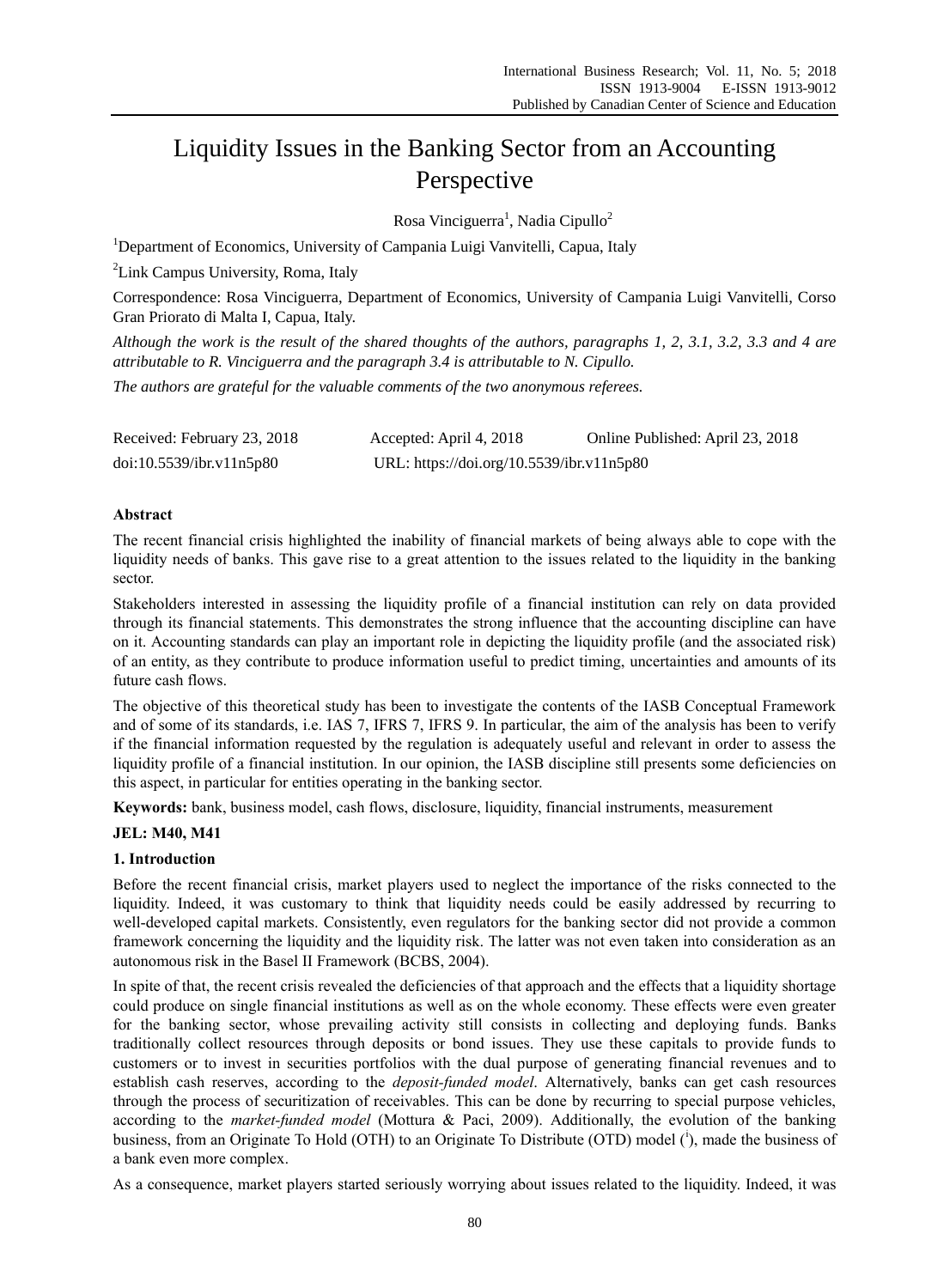revalued as being essential for preserving the stability of the entire financial system as well as the reliability of single institutions. For entities, for example, the greater is the liquidity, the greater is the possibility to adapt to unexpected needs and opportunities becomes. A condition of illiquidity, on the contrary, prevents the possibility to regularly carry out any activity.

These circumstances highlighted the need for a regulation. Unfortunately, however, the liquidity is not an easy notion to define and, hence, to regulate. First of all, a distinction has to be introduced between the endogenous and the exogenous liquidity concepts (Banks, 2014). The *Endogenous Liquidity* refers to the aspects specific of an institution and mainly within its direct control. A company can reasonably manage its endogenous liquidity by analysing its liquidity profile and assuming appropriate choices regarding the structure of assets' portfolios and securing liabilities. This concept of liquidity affects both the management and the financial reporting perspectives of a bank. The liquidity profile of a company changes every day and, as a consequence, managers need information in order to appreciate, to monitor and to deal with it (management perspective*)*. On the other side, stakeholders and regulators are interested in the liquidity profile of the banks. Both of them can collect information about it through the financial statements (financial reporting perspective). The *Exogenous Liquidity*, instead, refers to the variables that are not under the direct control of any single institution. Nevertheless, sometimes, the actions of single individuals can contribute to influence it.

This paper focuses on the concept of endogenous liquidity of a bank, from the financial reporting perspective. The basic idea is that the information disclosed through the financial statements should be adequate to allow its readers to comprehend the liquidity profile of an entity. According to it, the study intends to analyse some of the current accounting regulation affecting the liquidity, in order to verify if the financial information requested are adequately useful and relevant for this purpose.

The focus of this study is directed to the current accounting regulation. However, the assessment of the liquidity may clearly be affected by many other factors (i.e. earnings management, conservatism, smoothing, etc.), that we plan to address in future works.

It is also obvious that all the activities of a bank can influence its liquidity; nevertheless, it still largely depends on its core business, which is mainly connected to financial instruments. Therefore, the research is restricted only to some accounting standards, in particular:

- IASB Conceptual Framework;
- IAS 7 Statement of Cash Flows;
- IFRS 9 Financial Instruments:
- IFRS 7 Financial Instruments: Disclosure.

The rest of the paper is organised as follows. *Section 2* analyses the concepts of liquidity, pointing out the differences between its main components; it describes the *liquidity risk* and outlines connections with *accounting*. *Section 3* addresses issues related to the accounting discipline, underlining some critical points. *Section 4* synthesizes the reached conclusions.

# **2. Liquidity, Risk and Accounting**

## *2.1 Liquidity*

Due to its importance in our study, it is useful to start clarifying the concept of liquidity. This section contains an overview of the different meanings associable to the liquidity concept. It also sheds light on the risks associated to the liquidity and on its links with the accounting regulation.

Liquidity  $\binom{ii}{i}$  is not an easy notion to define and does not have a univocal meaning. Even focusing the attention only on the endogenous liquidity, it can be seen at least from two points of view, the static and the dynamic one. From the *static* point of view, it can be intended as a stock. It coincides with cash and cash-equivalents available at a given time as the result of past events. It can be investigated through the construction of a cash flows statement that allows the understanding of how corporate transactions produced or absorbed it. However, the liquidity can also be seen from a *dynamic* perspective. Differently from the previous one, this interpretation does not take into account just the cash and the cash-equivalents available at a given time, but it considers the company's ability to fund its growth or to meet its obligations as they come due without incurring unacceptable losses (Banks, 2014; Duttweiler, 2009). The focus is shifted from a *stock* to a *dynamic* dimension (iii). In this way, the concept of liquidity should not be intended as a synonym of available cash and cash equivalents; it embraces a broader meaning. Not surprisingly, over time there have been different ways of understanding the liquidity depending, in turn, on why liquidity was required  $(\dot{v})$ . For instance, we can refer to the following theories from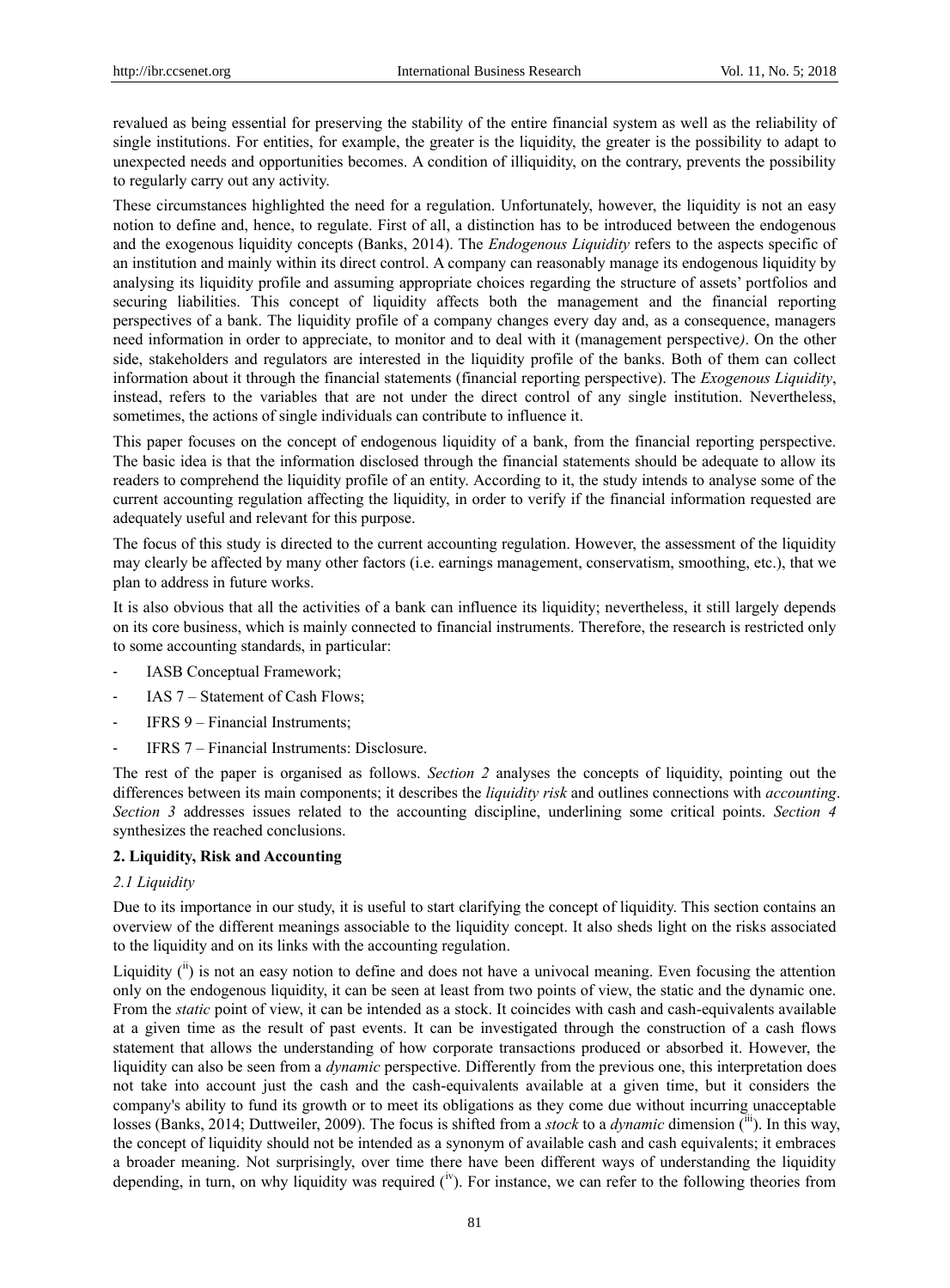the recent literature:

- a) Adam Smith saw as basic source of bank liquidity short-term loans advanced to finance salable goods on the way from producer to consumer (*Real Bills Theory of Liquidity*);
- b) Moulton saw the liquidity in the *ability* to sell or shift loans from one to another bank than in the repayment of the loans themselves (*Shiftability Theory of Liquidity*);
- c) Prochnow looked again at loans rather at investments as source of liquidity. However, according to his approach, the liquidation of a loan was not connected to the sale of the assets, nor to the the shift of the terms of the loan, but to the anticipated income of the borrower (*The Anticipated Income Doctrine of Liquidity*);
- d) during the 60's, banks started to raise cash through access to new or additional funds. The *Liability Management View of Liquidity* (*or Illiquidity*) was the tool through which the bank collected the funds and managed the balance sheet growth;
- e) in the last few years, banks started to simultaneously manage the asset and the liability sides of their balance sheets, according to the basic premise of matching the quantities of their asset and liability portfolios from a liquidity point of view (*The Balance Sheet Management View of Liquidity*).

Ultimately, therefore, from a dynamic point of view *the* liquidity *can be defined as the company's ability to fund its growth or to meet its obligations as they come due, without incurring unacceptable losses.*

Accordingly, in order to understand the liquidity profile of a company does not seem sufficient to put attention only on its cash and/or cash equivalents, as well as on words from its cash flows statements: they capture only an historical accounting perspective, while is needed a prospective one too. Moreover, this information is partial; actually the liquidity reflects several components that must be investigated. These elements are the *Funding Liquidity*, that refers to liabilities from which the cash can be drawn; the *Asset Liquidity* that relates to the availability of assets which can be sold or pledged in order to obtain cash; the *Liquidity Contingencies*, connected to forthcoming events, that can impact on future cash flows (Banks, 2014).

## *2.2 Liquidity and Risk*

Each entity, carrying out its own business, faces many types of risks (Knight F.H., 1921). A rough distinction can be made between *operational risks*, consisting in losses affecting the operating activity, and *financial risks*. The *Market Risk* is a kind of financial risk involving losses in *on* and *off*-*balance* sheet positions due to adverse movements in market prices. The *Credit Risk*, that is another financial risk, refers to losses due to uncertainty in a counterparty's ability to meet its financial obligations. The *Liquidity Risk* is a financial risk too. It refers to losses arising from a lack of cash or of its equivalents, as well as from the inability to obtain it (through funding at an economically reasonable levels or through selling/pledging assets at their carrying prices), in order to meet both expected and unexpected obligations (Banks, 2014) ('). The liquidity is inversely related to the risk for the entity of becoming illiquid (Nikolaou, 2009).

In theory, if a firm could own assets and liabilities well matched (in terms of their duration) and if it could keep them until their maturity, assuming the absence of new transactions, then it should not face the liquidity risk. With these conditions, indeed, maturing assets will provide funds needed to repay liabilities as they come due. Such a model, however, is not truthful; it is static and ideal. It could be true neglecting the maturity transformation, that characterizes the function of intermediation of the banks and of the financial institutions; and ignoring the contingencies and their impacts on future scenarios. Accordingly, all entities, especially the financial ones, must consider and manage the liquidity risk. The comprehension of the liquidity risk requires the assessment of its components, which are (Banks, 2014): the *Asset Liquidity Risk*, due to the inability to convert assets into cash at the expected value  $(v<sup>i</sup>)$ ; the *Funding Liquidity Risk*, arising from an inability to access unsecured funding sources at an economically reasonable cost in order to meet obligations (<sup>vii</sup>); the *Joint Asset/Funding Liquidity Risk,* that occurs when the *Asset* and the *Funding Liquidity Risks* jointly happen. It gives rise to systemic liquidity risk, consisting in the drainage of liquidity circulating in the whole financial system; the *Liquidity Mismatches Risk*, that happens when maturities of assets and liabilities do not match, leading to divergent cash inflows and outflows over time and to the consequential losses; the *Liquidity Contingencies Risk*, that refers to losses resulting from unexpected future events absorbing liquidity flows.

#### *2.3 Liquidity and Accounting*

The liquidity profile of a company and the connected risks cannot be disjointed from the accounting regulation. Since the information useful to be acquainted with an entity are produced according to accounting rules and are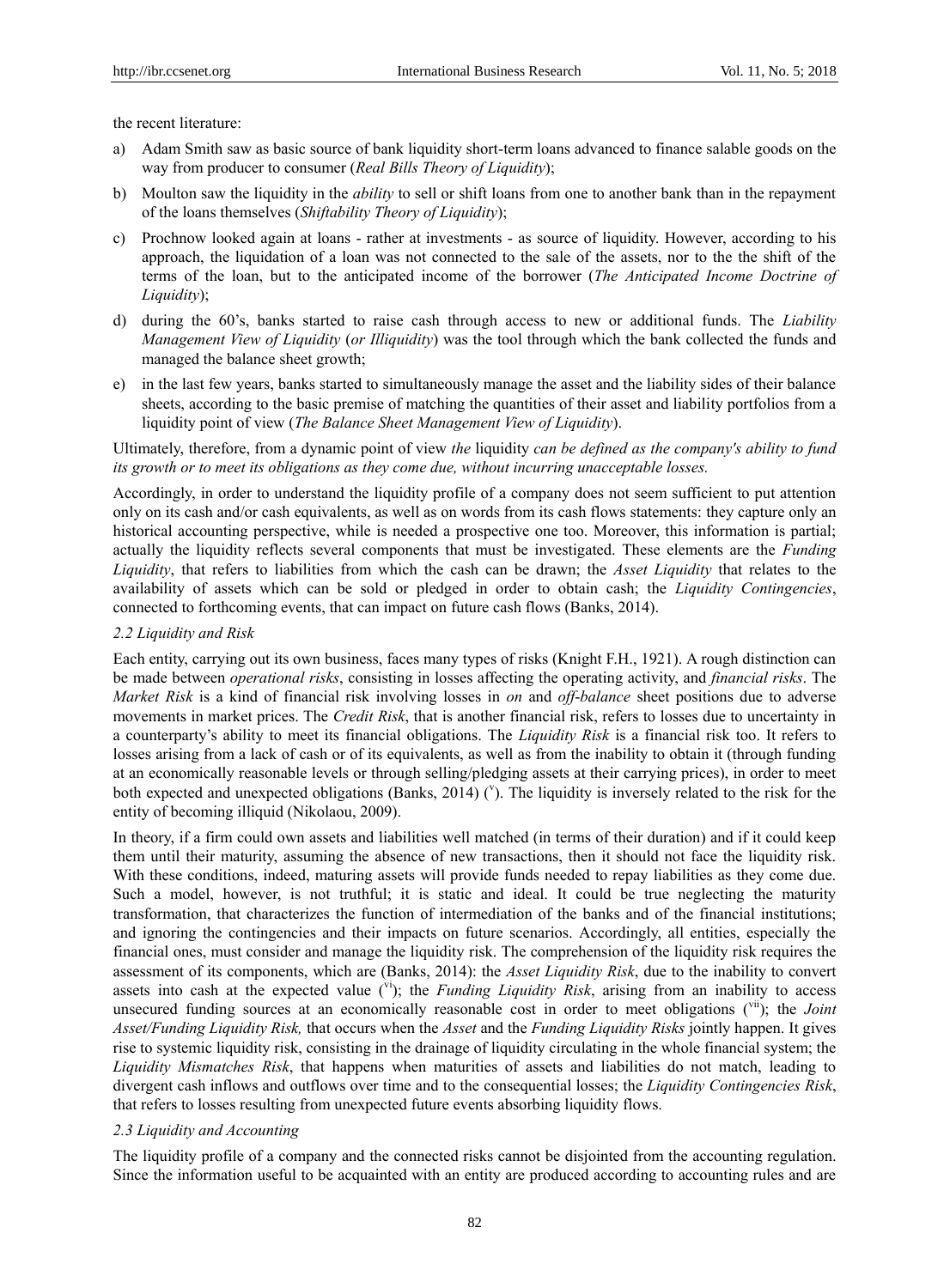widespread through the financial reporting, the above mentioned components of the liquidity and of the liquidity risk could be influenced by the accounting discipline.

The values ascribed to the recognized assets should be predictive of the amount of cash flows that will be potentially produced by the company at the moment when these assets will be realized. In addition, the provided disclosure should offer the information useful in order to understand, if not clear, the times in which these assets will be realized. Therefore, it is reasonable to expect that the asset liquidity risk might be influenced by accounting regulations. In this case, particular attention should be given to the policies concerning the measurement and the disclosure regarding the assets. In particular, in the asset measurement, accounting standards should be able to assign appropriate carrying values, as they are the starting point to identify future cash flows.

The accounting discipline could potentially influence the liability side too. In this case, its impact may vary depending on the aspect upon which emphasis is given. When the focus is on the funding liquidity, interpreted as the bank inability to settle obligations with immediacy, it is important to know the amount of cash needed to cope with the liability and the moments in which the money has to be available. From the accounting point of view, policies concerning the *measurement* and the *disclosure* become important. If reference is made to the funding liquidity risk, that is the inability to access unsecured funding sources at economically reasonable costs in order to meet obligations, accounting rules do not play a direct role. In this case, the bank's ability to obtain new funds rather depends on its reputation, which could be reflected in its rating profile. However, if the bank adopts a *market-funded model*, with financial resources obtained through the securitization of receivables rather than through the deposits or bonds (*deposit-funded model*), reference should be made to the asset liquidity risk.

During the last years, banks started to manage concurrently assets and liabilities, matching their quantities from a liquidity standpoint, according to the *Business Model* pattern (Cinquini & Tenucci, 2011; EFRAG 2013a). In these circumstances, it is important to know the cash flows that will be absorbed or produced from investments managed simultaneously, with details of their times of occurrence, otherwise the company could run into a situation of liquidity mismatches risk. As a consequence, accounting standards should be consistent with a portfolio strategy. Banks transfer funds from savers to borrowers; because of the gap between lending agreements and often shorter liabilities, the loan activity may expose the bank to the liquidity mismatch risk. In order to mitigate it, the bank can maintain some of its assets as a cash reserve and/or invest a portion of its available funds in financial instruments, other than in loans and/or prefer more liquid instruments as investments. Banks take these decisions adopting a *portfolio approach*: they disregard single investments and consider jointly assets and liabilities, consistent with the management strategy. Since these decisions respond to different business models, criteria for classification and measurement of involved financial instruments should be consistent with this rationale. Otherwise, the focus on single financial assets or liabilities may lead to an improper classification/measurement of items in the statement of financial position and provide a misleading liquidity representation of the entity.

The accounting discipline should also require to provide information about the liquidity contingencies risk. In this case, the risk is linked to losses caused by unlikely future events. The accounting discipline cannot request the recognition of elements within the financial statements, rather, it should require to produce disclosure about the awareness of the risk of unlikely future events that could absorb cash flows in the future.

Furthermore, financial analysts usually adopt ratios and margins in order to assess the liquidity profile of a company. In the accounting literature, for example, liquidity is often calculated in terms of net liquid assets*,*  expression of a firm's financial position (Pizzo, 2010; Pizzo, Moscariello & Vinciguerra, 2015). Other traditional measures used in practice are: **a**) the *Liquidity Gap*, defined as the difference between volatile liabilities and liquid assets (Culp, 2001); **b**) the *Funding Ratio,* useful to observe the structural *Liquidity Risk* in a bank's balance sheet. It is calculated as the sum of available funding above *n* years divided by the sum of assets maturing above the same period, (Matz & Neu, 2007); **c**) *Ratios* referring to cash inflows and outflows for a defined period, usually a short one (Matz & Neu, 2007; Duttweiler, 2009); **d**) the *Liquidity stress testing and scenario analysis*, that is a recent metric considering if the entity is able to meet its obligations over a short time period in a severe stress scenario. Even the Basel Committee (BCBS, 2013; BCBS 2010) introduced the *Liquidity Coverage Ratio* (LCR), in order to evaluate the short-term resilience of a bank's *Liquidity Risk*, and the *Net Stable Funding Ratio* (NSFR), to promote resilience over a longer time horizon.

These references show that the comprehension of the liquidity profile of a financial institution is built on data provided through the financial statements. This highlights the strong influence that the accounting discipline can have on it.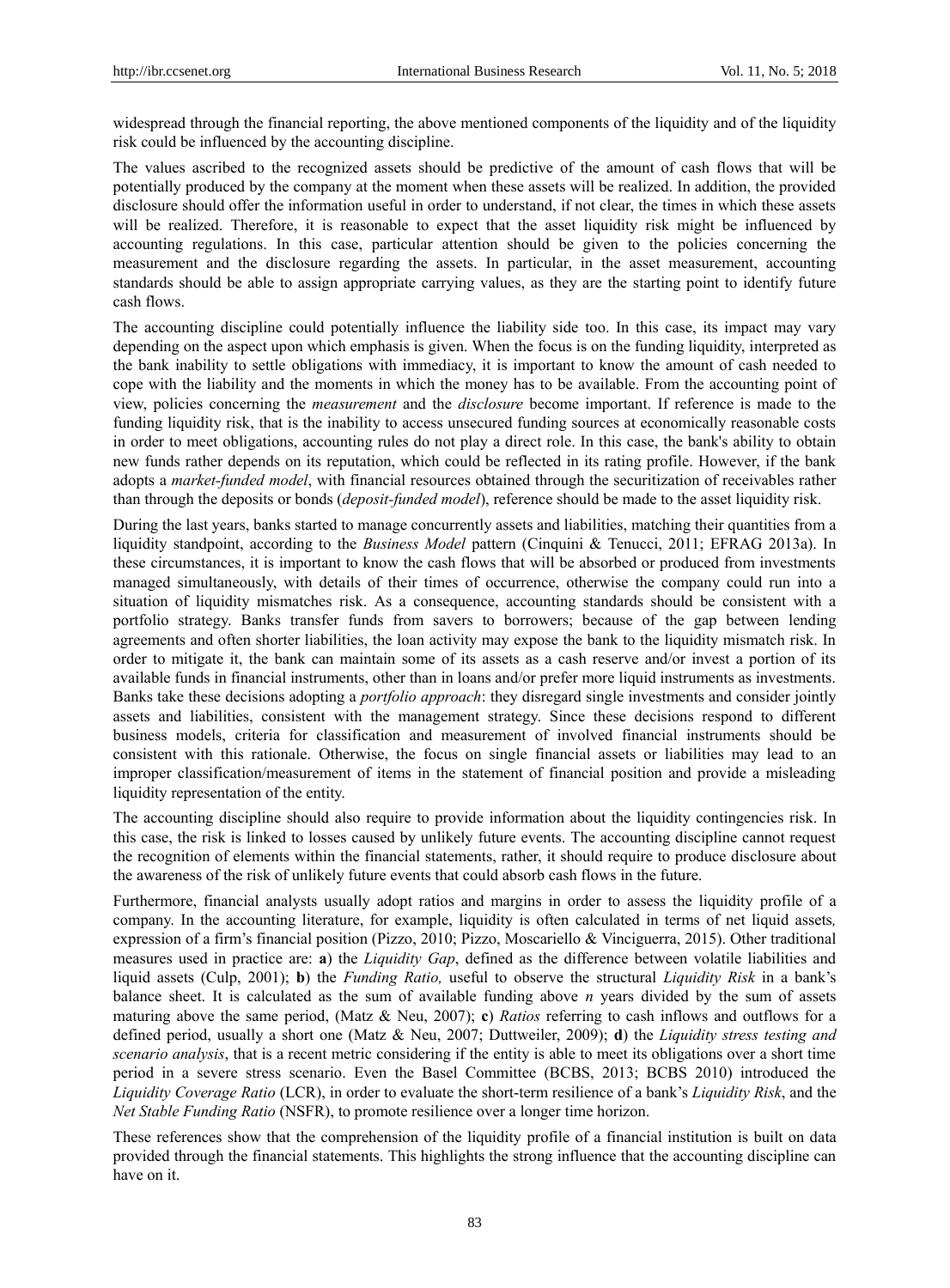## **3. Weaknesses of the IASB Discipline from the Liquidity Perspective**

In accordance with the previous contents, it is reasonable to assume that the accounting rules may exert an influence on the financial information regarding the liquidity profile of a financial institution. In this section, an investigation on the contents of the conceptual framework and of certain accounting standards will help us to understand if they require information that are adequate in order to make financial statements *useful* and *relevant* in assessing the liquidity profile of a bank.

The analysis will concern only some accounting principles. It is undeniable that the liquidity profile of a bank is affected by many accounting standards. However, the impossibility to analyse all of them drove the choice to focus only on those that have been deemed more influent for the banking sector. Therefore, the attention will be focused on the IASB Conceptual Framework for Financial Reporting (IASB, 1989; IASB, 2010); the IAS 7 - Statement of Cash Flows (IASB, 2007a); the IFRS 9 – *Financial Instruments* (IASB, 2014); the IFRS 7 – *Financial Instruments: Disclosure* (IASB, 2007b).

## *3.1 The Conceptual Framework for Financial Reporting*

The IASB Conceptual Framework for Financial Reporting (CFFR) states that the objective of general purpose financial reporting (GPFR) is to provide financial information to existing and potential investors, lenders and other creditors useful to make decisions about providing resources to the entity. As accounting data represent the basis for taking economic decisions, they should be relevant and give a faithful representation, providing correct signals to their users. The CFFR asserts that these stakeholders need information useful to help them in assessing the prospects for *future net cash inflows* to an entity. So, they "*need information about the resources of the entity*  [and] *claims against the entity*" (IASB, 1989; IASB, 2010), useful to predict future cash flows, to assess liquidity and the ability to obtain financing (IASB, 2010).

Although one of the objective of the Conceptual Framework is to provide information regarding the future net cash inflows to an entity, useful to assess its liquidity, the IASB does not clarify what is the meaning of liquidity (viii). The Conceptual Framework should delineate the concept of liquidity and of its various components, since this might be useful as guidance in the interpretation of financial information.

Also the concept of *Business Model* is not sufficiently clarified in the Conceptual Framework (not even in the Exposure Draft - Conceptual Framework for Financial Reporting (IASB, 2015). Entities, especially ones operating in the banking sector, in the management of their financial assets and liabilities take on a business model based on the portfolio approach. The adopted business model influences the evaluation criteria to be implemented and, therefore, the information provided. It should be noted however that the Exposure Draft - Conceptual Framework for Financial Reporting introduces the concept of *Unit of Account*. That is "*the group of rights, the group of obligations or the group of rights and obligations, to which recognition and measurement requirements are applied*." (IASB, 2015). The objective of the Unit of Account is to provide useful information to stakeholders about the entity's future cash flows.

Although the introduction of the concept of Unit of Account improved the contents of the Conceptual Framework, the inclusion of both the liquidity and the business model concepts could help to make its contents more complete and make it a better guide for the preparation and understanding of the GPFR.

# *3.2 IAS 7 - Statement of Cash Flows*

The objective of the IAS 7 - Statement of Cash Flows is to require information about the historical changes in cash and cash equivalents of an entity through a statement, which classifies the cash flows in operating, investing and financing activities (IASB, 2007a). The IASB states that, thanks to this information, users of financial statements should be able to assess the liquidity of the entity, its ability to generate cash and cash equivalents, its necessities to use those cash flows. Moreover, historical cash flows information could be used as an indicator of the amount, timing and certainty of future cash flows (IASB, 2007a)  $(^{ix})$ .

First of all, it is necessary to point out that the notion of cash equivalents could be different for companies operating in the banking sector. According to IAS 7 definitions, "*cash equivalents are short-term, highly liquid investments that are readily convertible to known amounts of cash and which are subject to an insignificant risk of changes in value*" (IASB, 2007a). Differently, banks, in identifying the assets that can be treated as cash, may focus their attention on HQLA – High Quality Liquid Asset; between them, they can even consider "*long-term government securities available as a collateral for refinancing transactions with a central bank*" (EFRAG, 2015a).

Concerning the liquidity, intended as *the company's ability to fund its growth or to meet its obligations as they come due without incurring unacceptable losses*, it depends (mostly) on assets and liabilities existing at the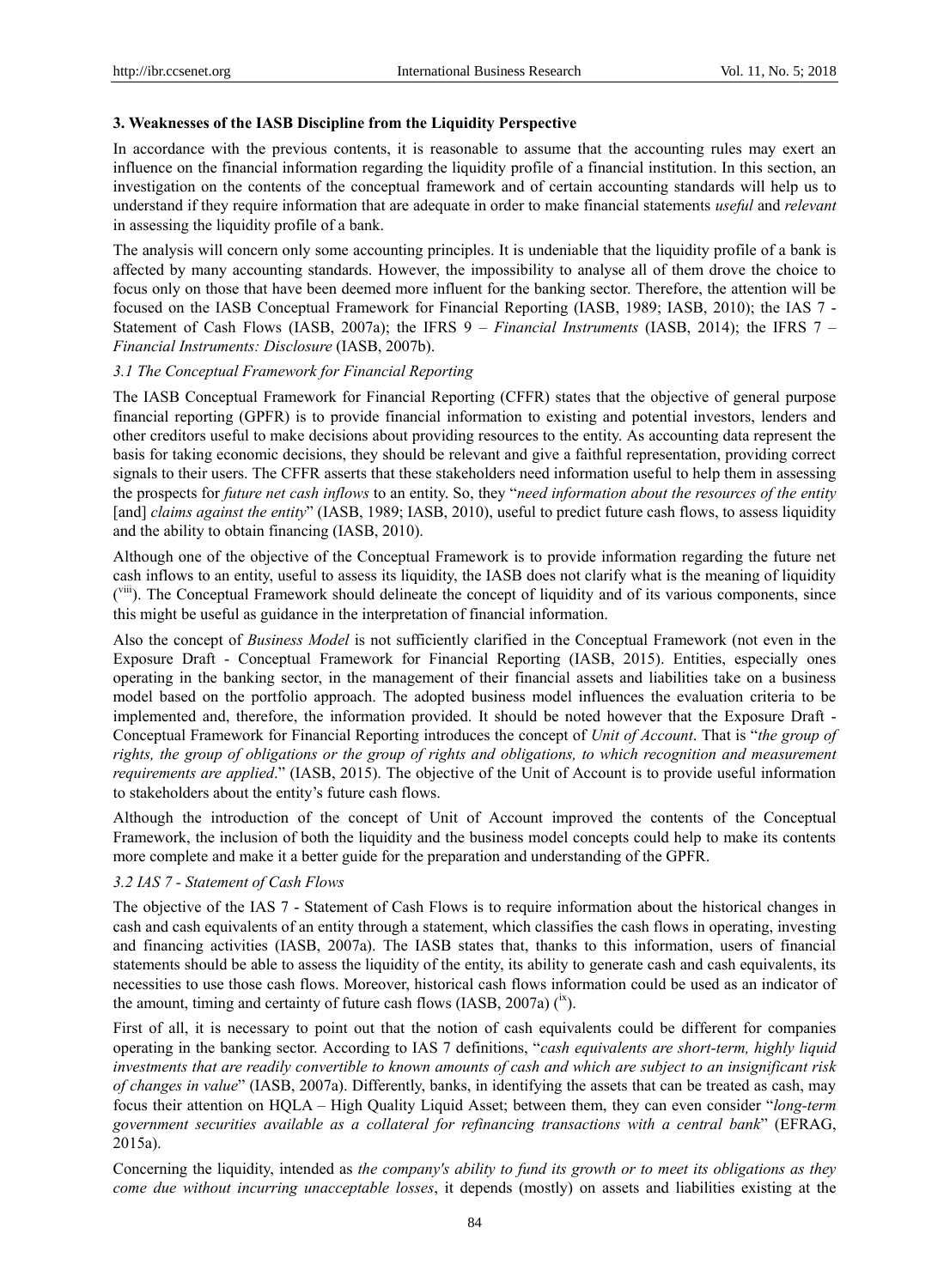reporting date. As a consequence, the statement of cash flows, made at the end of the reporting period, cannot provide sufficient information useful to assess the liquidity profile of an entity; it can just provide indirect information on it, showing past changes in cash and cash equivalents and their reasons. However, even this indirect information could be incomplete from a liquidity perspective; we are thinking, for example, about changes due to non-cash movements (i.e. fair value changes; foreign exchange rate changes; commencement of a leases (EFRAG, 2015a)) and for which is not requested a reconciliation statement (i.e. especially for financial assets and financial liabilities). Moreover, as financial assets and financial liabilities are held according to a portfolio view, information provided with reference to individual classes of assets and liabilities could be meaningless.

In addition of being indirect and incomplete, the information can be misleading too. In the banking sector, the adopted distinction between operating, investing and financing activities is meaningless and could conduct to provide distorted information. Such as, for example, when "*the purchase of some financial assets* (are) *presented as investing outflows, but if these investments are transferred to a different category, their ultimate sale or redemption is presented as an operating cash flow*" (EFRAG, 2015a). This aspect may lead to doubting the relevance of information provided.

Finally, the IAS 7 could be completed with the explicit analysis of the meaning of liquidity; moreover the difference between the concept of liquidity and the notion of cash flow should be clarified. The standard could also be improved through the introduction of a different point of view, reflecting characteristics of companies operating in the banking sector. Financial institutions usually operate according to a different concept of cash equivalents and a distinctive meaning of operating activities. These actions could make historical information about changes in cash and in cash equivalents more relevant and faithful.

#### *3.3 IFRS 9 - Financial Instruments*

Assets and liabilities of financial institutions consist almost exclusively of financial instruments. Subsequently, the IFRS 9 is one of the main documents to be investigated, even if it does not explicitly refer to banks. After a brief description of its contents, in this paragraph we illustrate its weaknesses in providing sufficient useful and relevant information concerning the *liquidity*.

The IFRS 9 has the objective of establishing "*principles for the financial reporting of financial assets and financial liabilities that will present relevant and useful information to users of financial statements for their assessment of the amounts, timing and uncertainty of an entity's future cash flows*" (IASB, 2014). To this end, it identifies different methods of measurement, depending on the adopted *Business Model*. In particular, financial assets can be measured at *Amortized Cost* (AC), at *Fair Value Through Other Comprehensive Income (*FV-OCI*)*, or at *Fair Value Through Profit and Loss* (FV-PL) according to both the entity's business model for managing the financial assets and their contractual cash flow characteristics (IASB, 2014); financial liabilities are measured at *Amortized Cost,* unless some exceptions (IASB, 2014).

A financial asset shall be measured at AC when it is held within a business model whose objective is to collect contractual cash flows and the contractual terms give rise, on specified dates, to cash flows that are solely payments of principal and interest on the principal outstanding (IASB, 2014). This method of measurement is suitable to provide useful information to predict future cash flows for financial instruments held to maturity, considered that value fluctuations occurring before their expiry do not impact their cash flows. On the other hand, financial asset owned for trading shall be measured at FV-PL. In this case, the fair value, as an *exit price* (IASB, 2011), better reflects potential cash flows connected to financial instruments owned for trading. Besides these two extreme situations (financial instruments held to maturity and those held for trading), an entity can own financial instruments that, although held in order to collect contractual cash flows, can be sold if occur some requirements connected to the Business Model. For example, financial assets hold in order to collect contractual cash flows could be sold: a) if there is an increase in the asset's credit risk and they do not longer meet the credit criteria documented in the entity's investment policy (IASB, 2014); b) to manage credit concentration risk (IASB, 2014). In these circumstances, the IFRS 9 states that financial assets shall be measured at FV-OCI overcoming the limit of the previous version of the IFRS 9 (Vinciguerra & Cipullo, 2014a; 2014b). An entity may also use the Fair Value Option (at initial recognition, instead of FV-PL, if it eliminates, or significantly reduces a measurement or recognition inconsistency) or measure equity instruments at FV-OCI.

In general, the criteria suggested from the standard for measuring financial instruments provides carrying values useful in order to identify future cash flows.

However, it should be noted a concern about the *hybrid contracts*. According to IFRS 9, if a hybrid contract contains a financial asset, an entity shall measure the *entire hybrid contract* according to measurement methods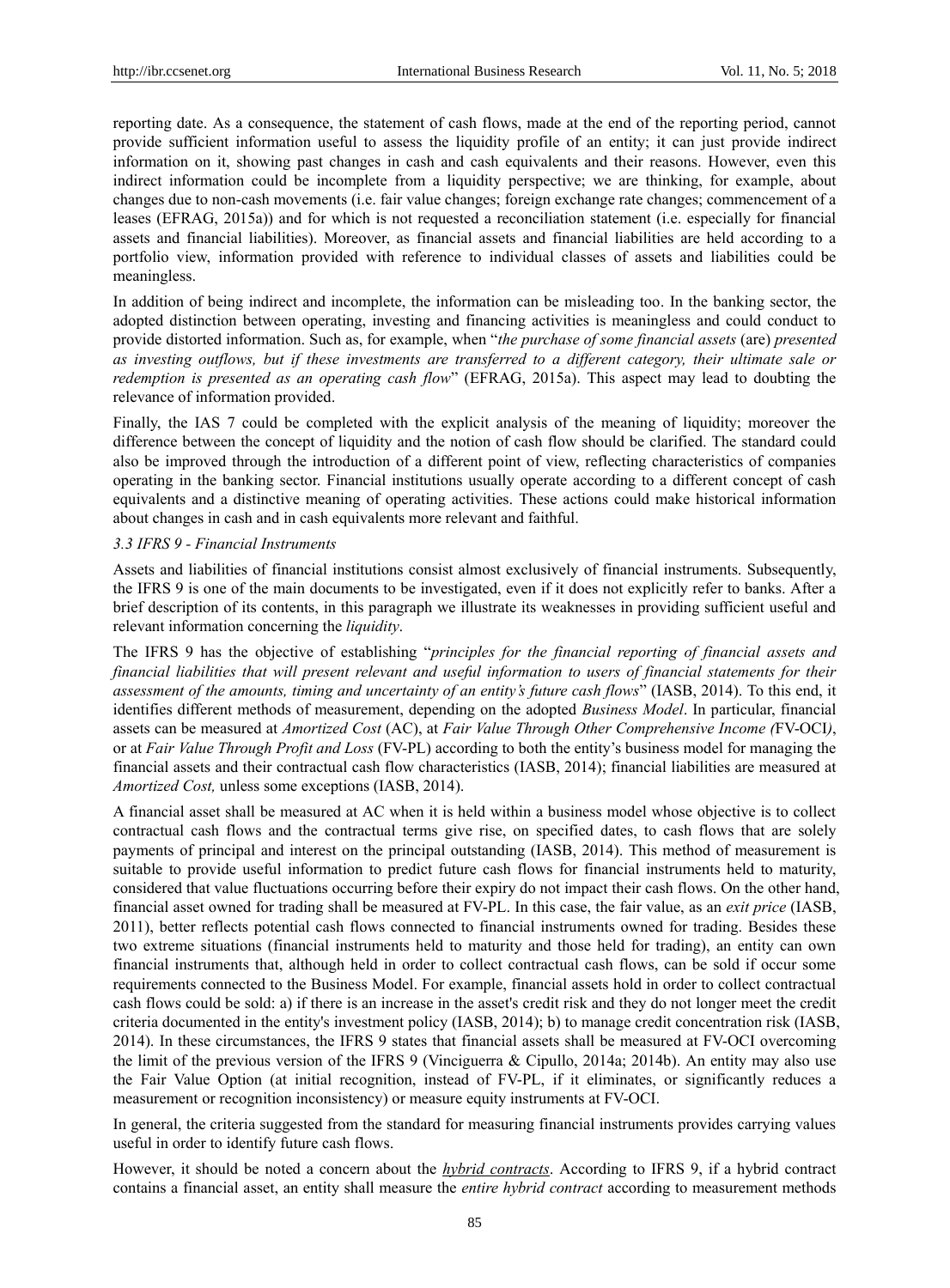as previously described. The standard does not allow the "bifurcation" between the embedded derivative and the host instrument. So that, carrying values (of the host and of the embedded parts) should be able to express future cash flows associated with the specific underlying financial instrument. However, if the bifurcation is not granted, the embedded value will be linked to the measurement criteria of the host part and, in some cases, the prediction of cash flows associated with the financial instrument in its entirety could be undermined. As in the case of a financial asset with an equity conversion option: it "*would not have contractual cash flows that are solely principal and interest and would be measured at FV-PL because the return on the instrument would not only reflect the time value of money and the credit risk of the instrument; rather, the return would be linked to the value of equity*" (EFRAG, 2013b); or when the host is hold for trading and the entire hybrid contract has to be measured at Fair Value, even if the embedded component returns reflect just the time value of the money and the credit risk. On the other side, IFRS 9 allows the "bifurcation" for financial liabilities. This approach introduces differences in the treatment of financial assets and financial liabilities and is not consistent with the bank's business model, where assets and liabilities are considered under a portfolio perspective. The decision of the IASB increases complexity and risk of not complying with the business model's rationale and introduces asymmetry in accounting for financial assets and financial liabilities (EFRAG, 2015b). From the liquidity point of view, it can also alter the usefulness of the information provided.

From a further analysis, were also evident the following frailties: **a**) the standard, in defining the interest rate, refers to the liquidity risk (IASB, 2014), as a component of the risk premium, (EFRAG, 2013b; EBA, 2013a) but does not clearly specify to which notion of liquidity it is referring to; **b**) despite the crisis of 2008, the standard does not take into account the the notion of illiquidity of financial instruments, whereas it might be advisable do not measure the illiquid instruments at Fair Value (European Association Co-operative Banks, 2013); **c**) the possibility afforded by the standard of choosing different options, leaves room for accounting choices (EBA, 2012).

Moreover, information required by the standards in certain cases could suffer from some limitations. Between them, for instance, there are:

- differences between the carrying value and the associated liquidity potential (namely, the liquidity obtained in the event or realization);
- disparities between timing and economic maturity of certain items;
- occurrence of unrecognized and unrecognizable items (for example, the bank's rating profile and its reputation, although not recognizable, can influence its ability to access funding, as well as the bargaining power in trading; moreover, there are future events that may affect cash flows while non presenting conditions for recognisability).

These gaps should be filled by disclosure, whose analysis is the object of the next section.

# *3.4 IFRS 7 - Financial Instruments: Disclosure*

For readers' convenience, here the main aspects regarding the IFRS 7 have been summarized following a previous work (Vinciguerra & Cipullo 2014c), to which refer for a deeper analysis.

The IFRS 7 requires entities to provide narrative disclosure to integrate and improve the information value of quantitative data. Entities are expected to offer information that enables users to evaluate the impact of financial instruments on their performance and financial position; the nature and extent of risks arising from financial instruments to which the entity is exposed and how the entity manages those risks (IASB, 2007b).

The main issues associated to the IFRS 7 contents and related to the *liquidity* and to the *liquidity risk* relates to three main aspects.

The first one deals with "*What"* should be disclosed and concerns *values*, *maturities* and *timing* of cash flows.

As carrying *values* could diverge from the financial instrument's liquidity potential, in order to complete the information already required by IFRS 7, entities could present a table of reconciliation and explain the causes for differences. Entities could also provide information on the amount and the composition of liquidity reserves and on stocks of assets available for liquidity purposes, free of regulatory, legal or contractual charges and that could be used as collateral or pledged to secure liabilities (i.e. unencumbered assets); summarise encumbered and unencumbered assets in a tabular format by balance sheet categories, including collateral received that can be re-hypothecated or otherwise redeployed (FSB, 2012). Unfortunately, is still missing a clear and internationally accepted definition of asset encumbrance (EBA, 2013b; EBA, 2013c). Indeed, IFRS 7 requires to disclose only fair values of collaterals and financial assets pledged to secure liabilities (BCBS, 2013), but does not give many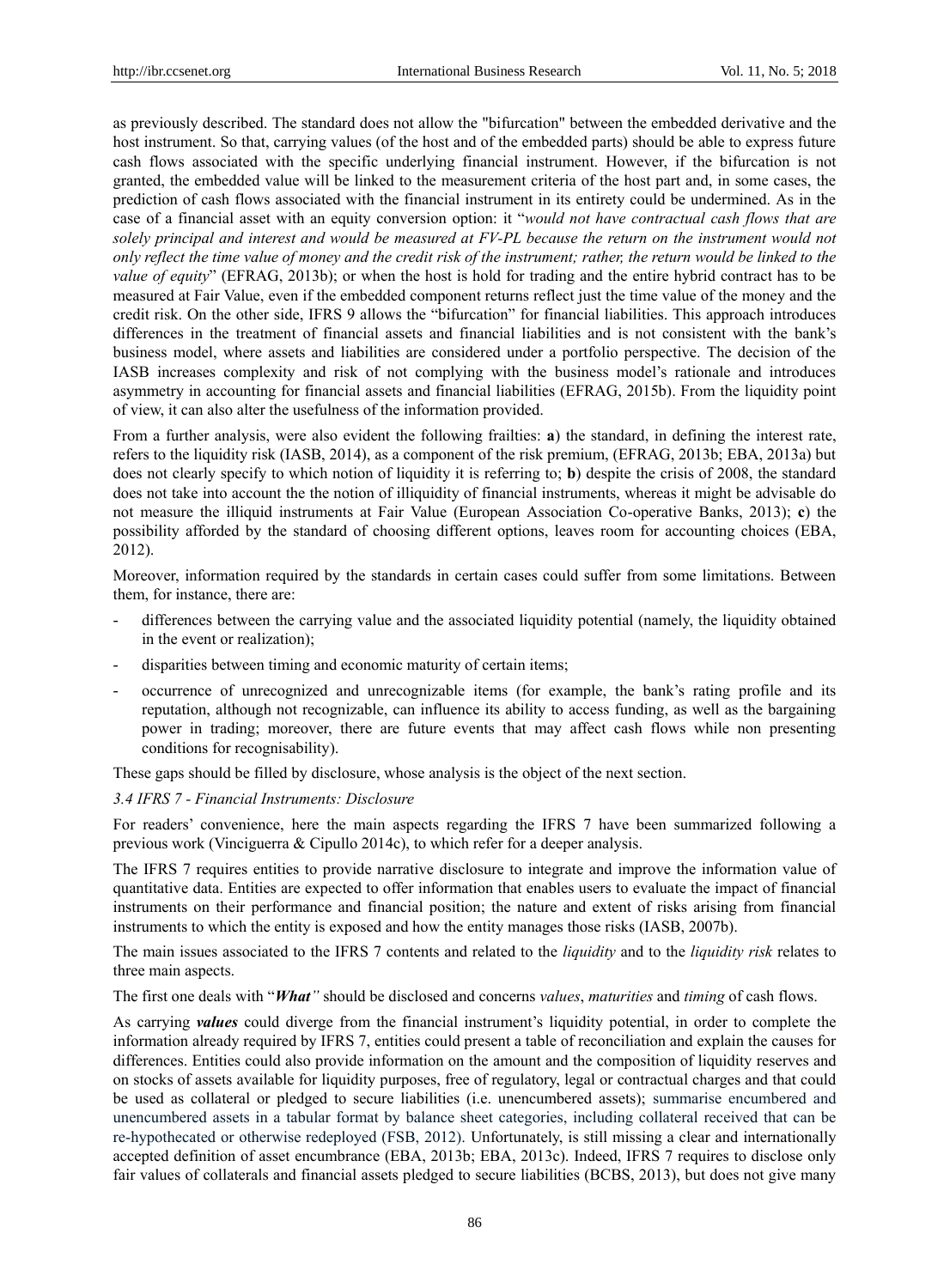references to the amount of liquidity reserves detained for liquidity management, except for deposits at Central Banks (IASB, 2007b)*,* as well as criteria used to identify the so called High Quality Liquid Assets (IASB, 2007b). Disclosure should be given about contractual and/or expected *maturities* of *on* and *off-balance* sheet items and *timing* of cash inflows and outflows, divided in time buckets or bands, built using different assumptions (normal and stressed period - *scenario analysis*). The reference to contingencies, commitments and unrecognized items, such as intangibles, could be useful in order to properly depict the liquidity situation of the bank. For each bucket, the difference between assets giving origin to cash inflows and liabilities giving origin to cash outflows, would provide the "*Cumulative Funding Gap*", useful to assess maturity mismatches for each period of time. For demand or non-maturity deposits, loans with pre-payment options and structured notes, cash flows could be ascertained using the bank's maturity estimates for certain balance sheet items; additional disclosure should explain assumptions used in the assessment of *behavioural liquidity characteristics* when these materially differ from the contractual maturity (FSB, 2012; FSB, 2013). Concerning this point, IFRS 7 states that an entity shall disclose a maturity analysis assessing an appropriate number of time bands; in determining cash flows and bands banks must refer on contractual maturities, with no reference at expected or behavioural liquidity characteristics or *off*-balance sheet items. In case of demand deposits and for all items to which are connected a range of possible maturities, cash flows are included on the basis of the earliest date on which the entity can be required or is permitted to pay (IASB, 2007b). Entities are also asked to disclose how hedging activities may affect the amount, timing and uncertainty of its future cash flows (IASB, 2007b). Definitively, the standard appears quite poor relative to these issues, as it does not consider timing and economic maturity (quite typical for banks) of certain liabilities and cash flows associated to unrecognized items.

The second aspect relates on "*How*" previously identified information should be disclosed. On this aspect, more than required by IFRS 7 (a split between qualitative and quantitative information and a representation of significant concentrations of liquidity risk, in asset/funding liquidity), an addition of tables and their explanations could be a useful complement; a disaggregation of information about values and maturities according to different currencies, geographical areas, markets, counterparties and business lines, could enable a better assessment of the concentration of the liquidity risk in each identified segment (CFA, 2013). The overall quality of disclosure could be improved by providing definition of key terms, inputs and assumptions for indicators used to assess liquidity and funding positions; narrative commentary on contractual maturity; analysis of financial assets and liabilities other than figures and connections with the entity's strategy and objectives in terms of funding and liquidity (ESMA, 2013). A better portrait of liquidity also requires more information as (EFRAG, 2008): a) whether assets can be easily sold or refinanced in order to raise funds (asset liquidity); b) the stability and diversification of sources of funding, including regular and potential sources resulting from the occasional sale or refinancing of assets (funding liquidity); c) stress analysis, including testing whether the liquidity buffers would be sufficient to face the occurrence of a stress scenario (liquidity contingencies).

Finally, it is important to determine "*When*" information should be disclosed. As liquidity is not a static concept, (ECB, 2006), disclosure provided in financial statements may not be enough for investors to ascertain the liquidity risk of a bank, making appropriate to periodically integrate it by the use of some other documents, such as risk reports  $({}^{x})$ , operating and financial reviews, management commentaries  $({}^{x})$ .

In summary, more disclosure, than those already requested, are needed in order to provide information useful to assess the liquidity profile of financial assets and liabilities.

# **4. Conclusions**

The objective of this theoretical study has been the investigation of the contents of some accounting standards in order to verify if their requirements are adequate to ensure *useful* and *relevant* financial statements to assess liquidity profiles in the banking sector.

To this end, it was first analysed the concept of liquidity, underlying the difference with the notion of cash. For the purposes of this survey, the liquidity was defined as *the company's ability to fund its growth or to meet its obligations as they come due, without incurring unacceptable losses.* Then, connections between the liquidity and the business risks were presented, highlighting the peculiarities of the liquidity risk. The influence of the accounting discipline on the information regarding the liquidity was also pointed out, emphasizing its importance in the process of evaluation of the financial position of an entity.

Subsequently, the contents of the IASB Conceptual Framework and of the accounting standards considered most relevant in the banking industry (IAS 7; IFRS 9; IFRS 7) have been analysed.

Despite its intention to provide information regarding the future net cash inflows to an entity, useful to assess its liquidity, the Conceptual Framework lacks to define or to sufficiently clarify the concept of liquidity. It is also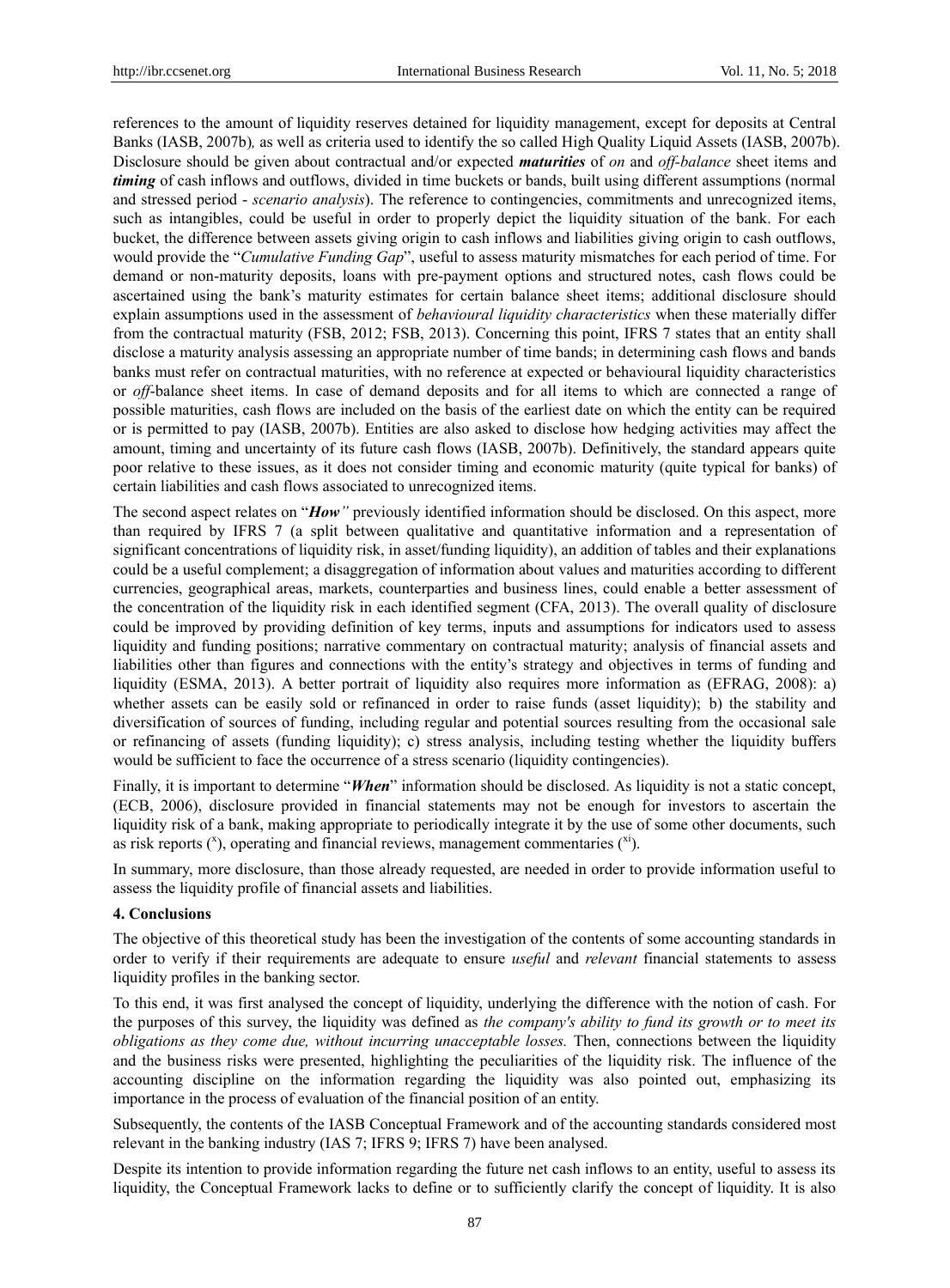missing the concept of Business Model, notwithstanding the importance it plays within the context of companies operating in the banking sector.

The *IAS 7 – Statement of Cash Flows* ignores to consider the differences between the liquidity and the cash flows. It provides information, that could be used in order to predict future cash flows, that are indirect and incomplete. This information could be also misunderstood because of the distinctive meaning of the operating activities in the banking sector.

The *IFRS 9 – Financial Instruments*, in its improved version (compared to that of 2010), besides a problem concerning the treatment of the hybrid contracts, still does not fully explain the meaning of liquidity*,* does not take into account the notion of illiquidity and leaves room for accounting choices.

The *IFRS 7 – Financial Instruments: Disclosure* still miss to require some of the information that could be needed to assess the liquidity profile of financial assets and liabilities.

## **References**

[df](https://www.eba.europa.eu/documents/10180/807776/20121002_BSG_Liquidity_Paper_incl_amendment.pdf)

AAA – American Academy of Actuaries (2000). "Report of the American Academy of Actuaries Life of Liquidity Working Group" (Washington, DC).

[https://www.actuary.org/files/publications/Interim%20Report%20on%20stress%20liquidity%2009-01-2000](https://www.actuary.org/files/publications/Interim%20Report%20on%20stress%20liquidity%2009-01-2000.pdf) [.pdf](https://www.actuary.org/files/publications/Interim%20Report%20on%20stress%20liquidity%2009-01-2000.pdf)

- Aureli, S., & Salvatori, F. (2013). Investigation of Risk Management and Risk Disclosure Practices of Italian Listed Local Utilities, *Financial Reporting*, *1,* 121-167. https://doi.org/10.3280/FR2013-001006
- Banks, E. (2014). *Liquidity Risk - Managing Funding and Asset Risk* Second Edition. (Palgrave Macmillan Global Financial Markets)
- BCBS Basel Committee on Banking Supervision (2004). International Convergence of Capital Measurement and Capital Standards. A Revised Framework. <https://www.bis.org/publ/bcbs107.htm>
- BCBS Basel Committee on Banking Supervision (2010). Basel III: International Framework for Liquidity Risk and Measurement, Standards and Monitoring[. https://www.bis.org/publ/bcbs188.pdf](https://www.bis.org/publ/bcbs188.pdf)
- BCBS Basel Committee on Banking Supervision (2013). Basel III: The Liquidity Coverage Ratio and Liquidity Risk Monitoring Tools.<https://www.bis.org/publ/bcbs238.htm>
- BIS Basel Committee on Banking Supervision (2008). Principles for Sound Liquidity Risk Management. <https://www.bis.org/publ/bcbs144.htm>
- Buzzichelli, F., & Di Pietra, R. (2013). Risk Profile Disclosure Requirements for Italian Insurance Companies: Differences in the Financial Statement Preparation, *Financial Reporting*, *1,* 43-79. https://doi.org/10.3280/FR2013-001004
- CFA Institute Chartered Financial Analyst (2013). Financial Reporting Disclosures. Investor Perspectives on Transparency, Trust and Volume.<https://www.cfapubs.org/doi/pdf/10.2469/ccb.v2013.n12.1>
- CIA Canadian Institute of Actuaries (1996). Liquidity Risk Measurement. <http://www.actuaries.ca/members/publications/1996/9626e.pdf>
- Cinquini, L., & Tenucci, A. (2011). Business Model in Management Commentary and the Links with Management Accounting, *Financial Reporting*, *3-supp.,* 41-59.
- Cole, C. J. (2012). "Corporate Liquidity Disclosures: A Review",.*The Journal of Corporate Accounting & Finance*, 65-77. https://doi.org/10.1002/jcaf.21814
- CSBS Conference of State Bank Supervisors (2010). Interagency Policy Statement of Funding and Liquidity Risk Management.<https://www.fdic.gov/news/news/financial/2010/fil10013.html>
- Culp, C. L. (2001). *The Risk Management Process – Business Strategy and Tactics*. (Wiley).
- Drehman, M., & Nikolau, K. (2010). Funding Liquidity Risk: Definition and Measurement, BIS Bank for International Settlements Working Papers No 316[. https://www.bis.org/publ/work316.htm](https://www.bis.org/publ/work316.htm)
- Duttweiler, R. (2009). *Managing Liquidity in Banks – A Top Down Approach*. (Wiley)
- EBA European Banking Authority (2012). "New Bank Liquidity Rules: Dangers Ahead", A Position Paper by EBA's Banking Stakeholder Group. [https://www.eba.europa.eu/documents/10180/807776/20121002\\_BSG\\_Liquidity\\_Paper\\_incl\\_amendment.p](https://www.eba.europa.eu/documents/10180/807776/20121002_BSG_Liquidity_Paper_incl_amendment.pdf)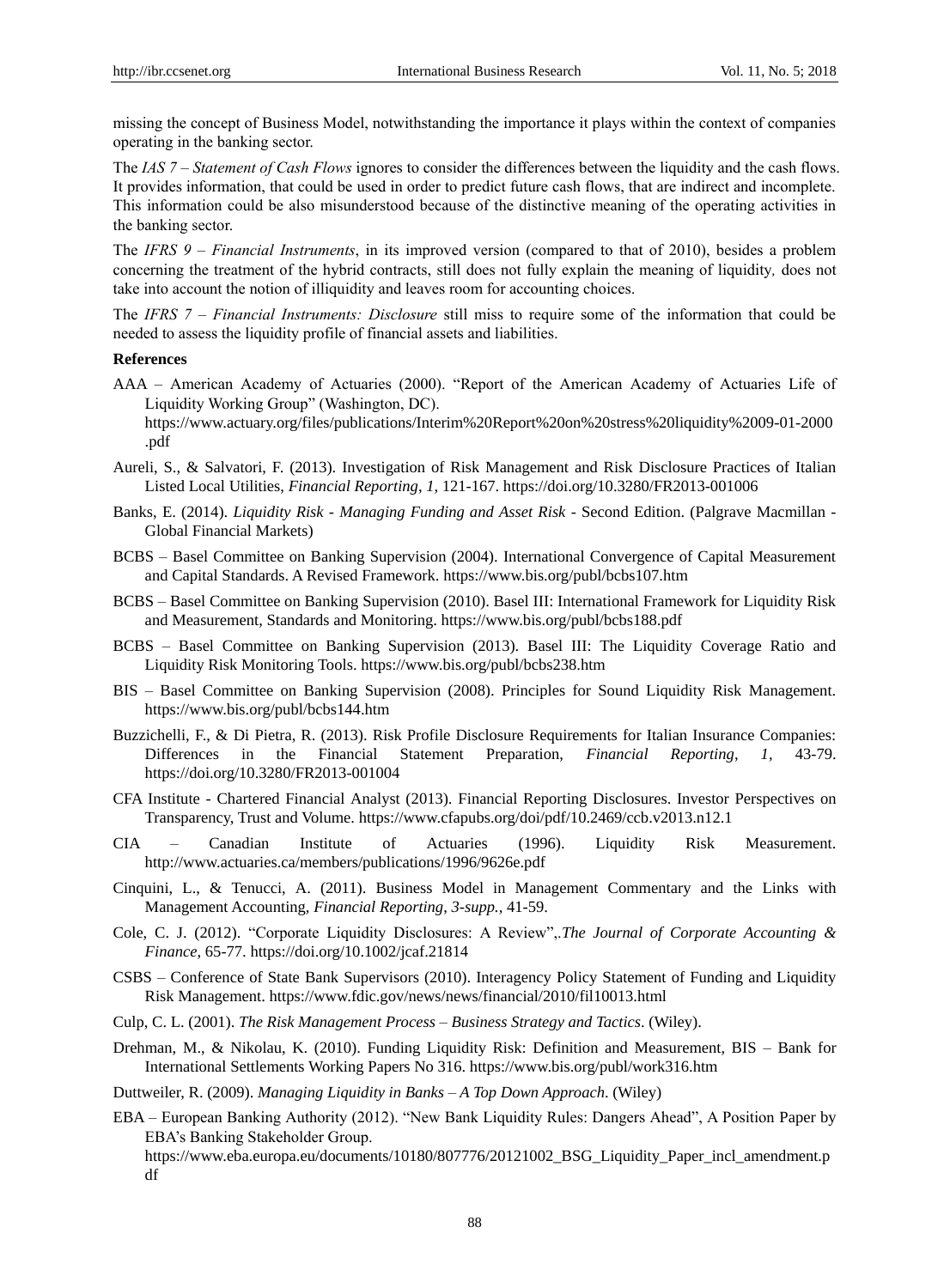- EBA European Banking Authority (2013a). Comment Letter to Exposure Draft Classification and Measurement: Limited Amendments to IFRS 9.
- EBA European Banking Authority (2013b). Consultation Paper: Draft Implementing Technical Standards on Asset Encumbrance Reporting Under Article 95a of the Draft Capital Requirements Regulation.
- EBA European Banking Authority (2013c). Report on Appropriate Uniform Definitions of Extremely High Quality Liquid Assets (Extremely HQLA) and High Quality Liquid Assets (HQLA) and on Operational Requirements for Liquid Assets Under Article 509(3) and (5) CRR. [https://www.eba.europa.eu/documents/10180/16145/EBA+BS+2013+413+Report+on+definition+of+HQL](https://www.eba.europa.eu/documents/10180/16145/EBA+BS+2013+413+Report+on+definition+of+HQLA.pdf) [A.pdf](https://www.eba.europa.eu/documents/10180/16145/EBA+BS+2013+413+Report+on+definition+of+HQLA.pdf)
- *ECB* European Central Bank (2006). Assessment of Accounting Standards from a Financial Stability Perspective. [https://www.ecb.europa.eu/pub/pdf/other/assessmentaccountingstandards2006en.pdf?a1415598edf0845669](https://www.ecb.europa.eu/pub/pdf/other/assessmentaccountingstandards2006en.pdf?a1415598edf0845669bc3b33248da0d3) [bc3b33248da0d3](https://www.ecb.europa.eu/pub/pdf/other/assessmentaccountingstandards2006en.pdf?a1415598edf0845669bc3b33248da0d3)
- EFRAG European Financial Advisory Group (2013a). The Role of the Business Model in Financial Statements, Research Paper.

[https://www.efrag.org/Assets/Download?assetUrl=%2Fsites%2Fwebpublishing%2FSiteAssets%2FBusiness](https://www.efrag.org/Assets/Download?assetUrl=%2Fsites%2Fwebpublishing%2FSiteAssets%2FBusiness%2520Model%2520Research%2520Paper.pdf) [%2520Model%2520Research%2520Paper.pdf](https://www.efrag.org/Assets/Download?assetUrl=%2Fsites%2Fwebpublishing%2FSiteAssets%2FBusiness%2520Model%2520Research%2520Paper.pdf)

- EFRAG European Financial Reporting Advisory Group (2008). Comment Letter on IASB Exposure Draft*: Improving Disclosures About Financial Instruments.*
- EFRAG European Financial Reporting Advisory Group (2013b). Draft Comment Letter to the IASB Exposure Draft Classification and Measurement: Limited Amendments to IFRS 9.
- EFRAG European Financial Reporting Advisory Group (2015a). EFRAG Short Discussion Series THE STATEMENT OF CASH FLOWS ISSUES FOR FINANCIAL INSTITUTIONS. <https://www.efrag.org/Activities/335/Statement-of-Cash-Flows-issues-for-Financial-Institutions>
- EFRAG European Financial Reporting Advisory Group (2015b). Endorsement Advice on IFRS 9 Financial Instruments. [https://www.efrag.org/Assets/Download?assetUrl=%2Fsites%2Fwebpublishing%2FSiteAssets%2FEndorse](https://www.efrag.org/Assets/Download?assetUrl=%2Fsites%2Fwebpublishing%2FSiteAssets%2FEndorsement%2520Advice%2520on%2520IFRS%25209.pdf) [ment%2520Advice%2520on%2520IFRS%25209.pdf](https://www.efrag.org/Assets/Download?assetUrl=%2Fsites%2Fwebpublishing%2FSiteAssets%2FEndorsement%2520Advice%2520on%2520IFRS%25209.pdf)
- ESMA European Securities and Markets Authorities (2013). Review of Accounting Practices. Comparability of IFRS Financial Statements of Financial Institutions in Europe. [https://www.esma.europa.eu/document/review-accounting-practices-comparability-ifrs-financial-statements](https://www.esma.europa.eu/document/review-accounting-practices-comparability-ifrs-financial-statements-financial-institutions) [-financial-institutions](https://www.esma.europa.eu/document/review-accounting-practices-comparability-ifrs-financial-statements-financial-institutions)
- European Association Co-operative Banks (2013). Comment Letter to Exposure Draft Classification and Measurement: Limited Amendments to IFRS 9.
- FSB Financial Stability Board (2012). Enhancing the Risk Disclosures of Banks Report of the Enhanced Disclosure Task Force (EDTF).
- FSB Financial Stability Board (2013). Progress Report of the Enhanced Disclosure Task Force (EDTF). [http://www.fsb.org/wp-content/uploads/r\\_130821a.pdf](http://www.fsb.org/wp-content/uploads/r_130821a.pdf)
- IASB International Accounting Standards Board (1989). Framework for the Preparation and Presentation of Financial Statements.
- IASB International Accounting Standards Board (2007a). IAS 7 Statement of Cash Flows.
- IASB International Accounting Standards Board (2007b). IFRS 7: Financial Instruments: Disclosure.
- IASB International Accounting Standards Board (2011). IFRS 13 Fair Value Measurement.
- IASB International Accounting Standards Board (2014). IFRS 9: Financial Instruments.
- IASB International Accounting Standards Board (2015). ED/2015/3 Exposure Draft on Conceptual Framework for Financial Reporting.
- IASB– International Accounting Standard Board (2010). Conceptual Framework for Financial Reporting.
- Knight, F. H. (1921). *Uncertainty and Profit.* (The London School of Economics and Political Science). [https://mises.org/sites/default/files/Risk,%20Uncertainty,%20and%20Profit\\_4.pdf](https://mises.org/sites/default/files/Risk,%20Uncertainty,%20and%20Profit_4.pdf)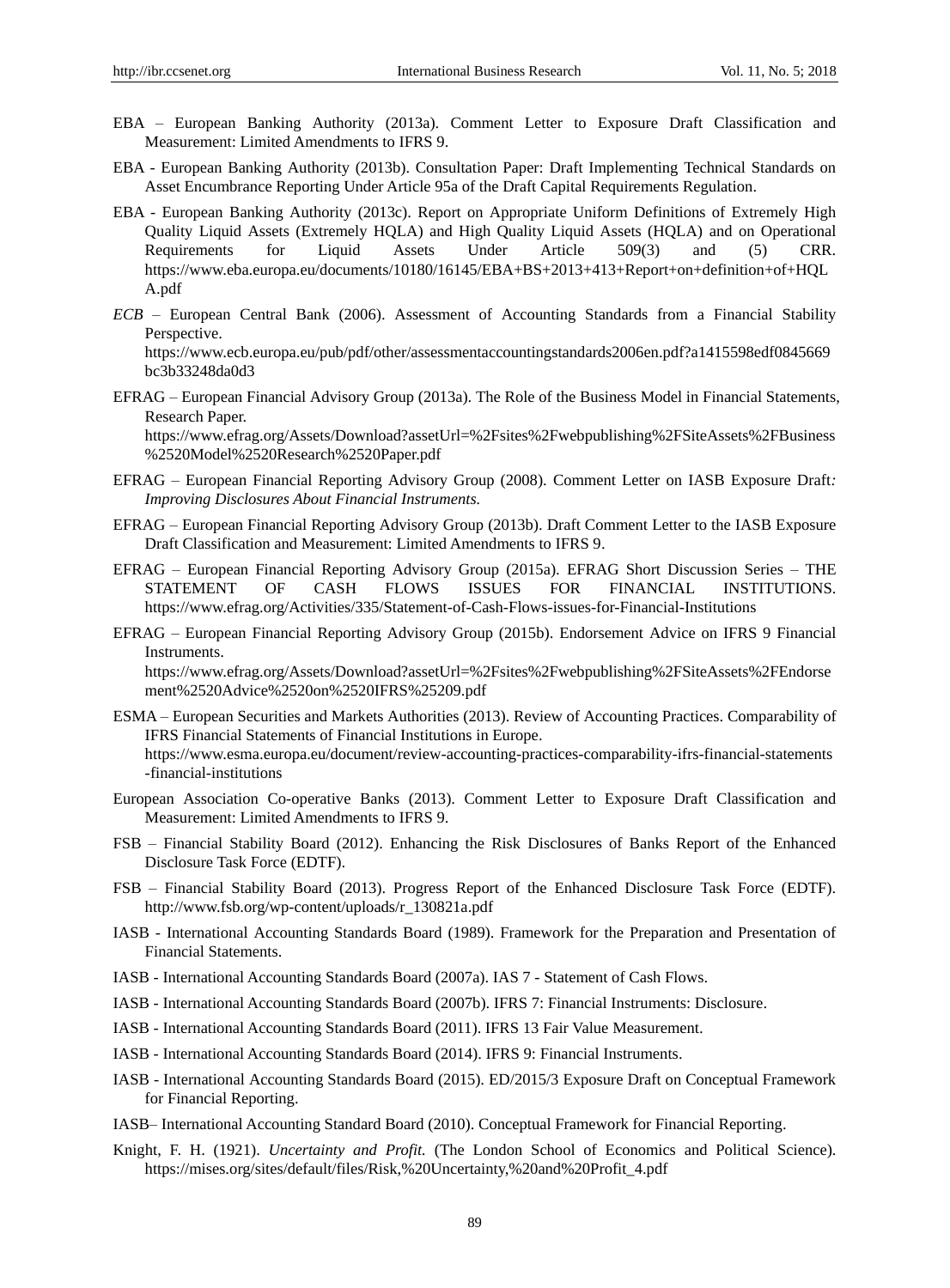Lawson, G. H. (1971). Cash Flow Accounting. *Accountant*, 386-389.

- Lawson, G. H. (1978). The Rationale of Cash Flow Accounting, in Cees Van Dam (ed.), *Trends in Managerial and Financial Accounting*, pp. 85-104, (Leiden, The Netherlands: Martinus Nijhoff Social Sciences Division). https://doi.org/10.1007/978-1-4613-4062-1\_5
- Lawson, G. H. (1985). The Measurement of Corporate Performance on a Cash Flow Basis: a Reply to Mr. Egginton, *Accounting and Business Research*, 99-108. https://doi.org/10.1080/00014788.1985.9729253
- Lee, T. A. (1972). A Case for Cash Flow Reporting. *Journal of Business Finance,* 27-36.
- Lee, T. A. (1981). Reporting Cash Flows and Net Realisable Values, *Accounting and Business Research*, 163-170. https://doi.org/10.1080/00014788.1981.9729693
- Matz L.M. and Neu P. (2007). *Liquidity Risk Measurement and Management. A Practitioner's Guide to Global Best Practices*. (John Wiley & Sons (Asia) Pte Ltd).
- Matz, L. M.-a (2011). *Liquidity Risk Measurement and Management – Basel III and Beyond*, (Xlibris).
- Matz, L. M.-b (2011). *Liquidity Risk Management*. (Sheshunoff & Co).
- Mottura, P., & Paci, S. (a cura di) (2009). Banca Economia e gestione, Milano Egea.
- Nikolaou, K. (2009). Liquidity (Risk) Concept Definitions and Interactions, ECB European Central Bank Working paper Series, No 1009.

<http://www.ecb.europa.eu/pub/pdf/scpwps/ecbwp1008.pdf?56d2038eb68e90a4fd0bfa9098f5b272>

- Office of the Superintendent of Financial Institutions (Canada) (2012). Liquidity Principles. <http://www.osfi-bsif.gc.ca/Eng/fi-if/rg-ro/gdn-ort/gl-ld/Pages/b6.aspx>
- Pizzo, M. (2010). La Posizione Finanziaria Netta nella Dottrina e nella Prassi Contabile: brevi note, in (a cura di Airoldi G., Brunetti G., Corbetta G., Invernizzi G.) *Scritti in onore di Vittorio Coda*, Milano, Egea.
- Pizzo, M., Moscariello, N., & Vinciguerra, R. (2015). Market Incentives and Regulators' Activity Shaping Financial Information: An Analysis of the Net Debt Disclosure in Italy. *International Journal of Business and Management, 10*(1), 1-13[. http://www.ccsenet.org/journal/index.php/ijbm/article/view/42077/23810](http://www.ccsenet.org/journal/index.php/ijbm/article/view/42077/23810)
- Staubus, G. J. (1989). Cash Flow Accounting and Liquidity: Cash Flow Potential and Wealth, *Accounting and Business Research*, *19*(74), 161-169. https://doi.org/10.1080/00014788.1989.9728846
- Vinciguerra, R., & Cipullo, N. (2014a). Basel III VS Accounting Standards in the Liquidity Reporting. *Universal Journal of Accounting and Finance 2*(2), 47-51. <http://www.hrpub.org/download/20140525/UJAF3-12290058.pdf>
- Vinciguerra, R., & Cipullo, N. (2014b). The impact of IFRS 9 and IFRS 7 on Liquidity in Banks: Theoretical Aspects. *Procedia - Social and Behavioral Sciences, 164,* 91-97. https://doi.org/10.1016/j.sbspro.2014.11.055
- Vinciguerra, R., & Cipullo, N. (2014c). Missing Requirements On Disclosure Discipline Concerning Liquidity, Conference Proceedings – The International Conference on Accounting & Finance, May 2014. <https://tiikm.com/publication/ICAF-2014-online-proceedings-book.pdf>

#### **Notes**

-

i In the Originate to Hold Model (OTH) a lender makes a loan with the intention of holding it through maturity, as opposed to selling it to other financial institutions and/or investors, as in the case of the Originate To Distribute Model (OTD).

ii Liquidity and Solvency have different meanings. The latter is "the condition of having sufficient funds to cover losses. […] is a function of capital adequacy." (Matz, 2011a). However, they are somehow connected: "A positive status of solvency is a precondition for being liquid. As liquidity, in contrast to solvency, is solely cash related, it is possible to be solvent and illiquid at the same time" (Duttweiler, 2009).

iii For other references regarding the definition of liquidity see: CSBS – Conference of State Bank Supervisors, Interagency Policy Statement of Funding and Liquidity Risk Management, 2010; AAA – American Academy of Actuaries, "Report of the American Academy of Actuaries Life of Liquidity Working Group", Washington, DC, 2000; BIS – Basel Committee on Banking Supervision, Principles for Sound Liquidity Risk Management, 2008;